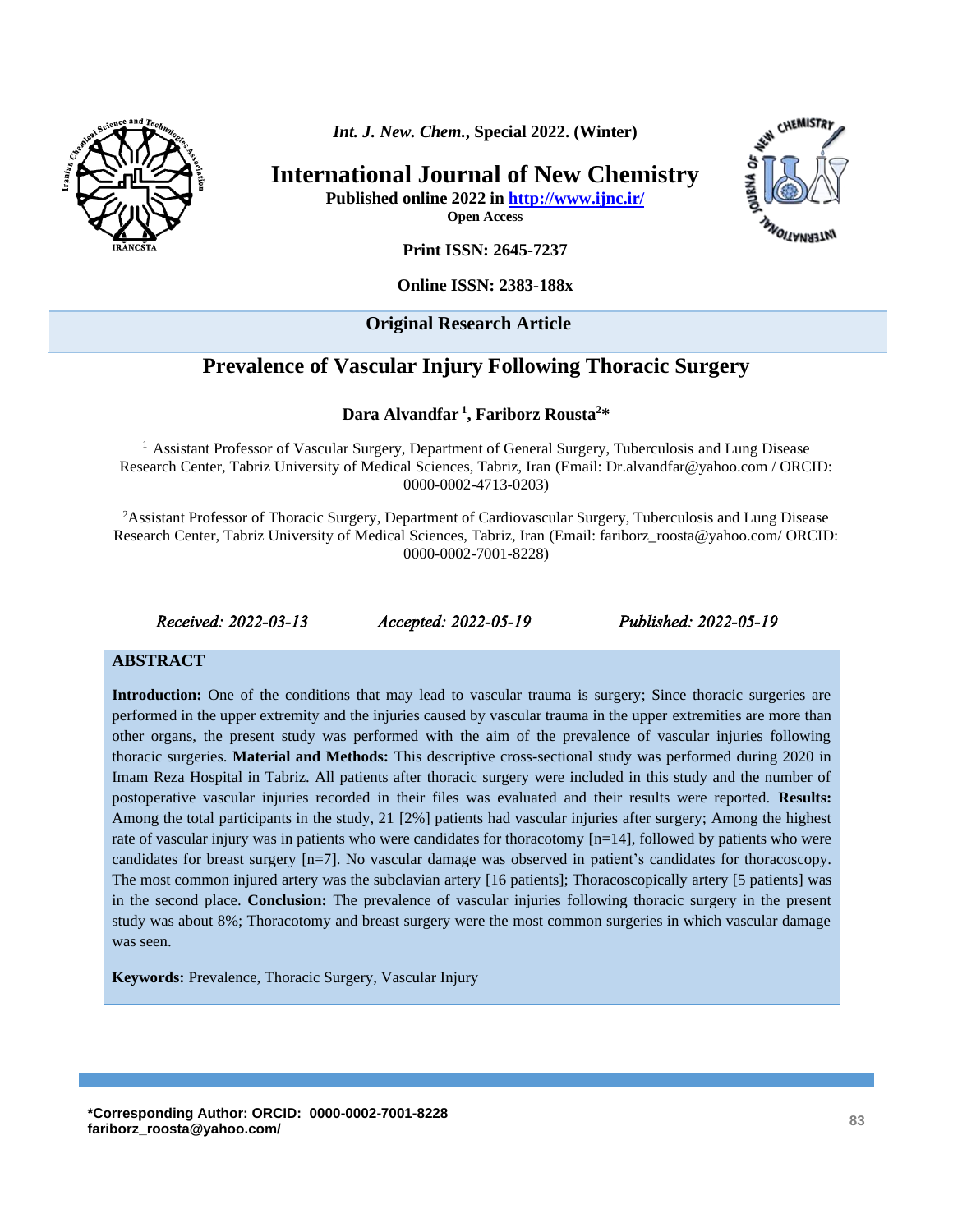# **Introduction**

Traumas are generally divided into penetrating and blunt groups. Penetrating trauma may be caused by sharp objects, bullets, or medical interventions [catheterization, surgery, etc.]. Blunt trauma is also commonly caused by rapid stopping of moving objects, compression injuries, falls from heights, bone fractures, and joint dislocations [1]. Traumas can cause damage to various organs of the body and many of these injuries can be irreparable, among which the arteries of the limbs, especially the arteries as the main source of blood supply are most exposed to damage [2]. Different types of arterial damage led to impaired blood flow to organs and tissue ischemia. Acute obstruction in the artery responsible for blood supply to the limb is considered an emergency and can cause irreversible ischemia within six hours if there is insufficient secondary arteries and the only source of blood supply to the organ is blocked [3, 29]. Therefore, early diagnosis and immediate treatment are extremely important and timely treatment, while reestablishing blood flow, will prevent the spread of clots to the distal arteries and venous system, resulting in irreversible ischemia, tissue necrosis and loss. The departure of the relevant member will be prevented [3, 4]. In general, about 90% of peripheral vascular injuries occur in the limbs. Among the arteries of the limbs, the femoral artery is the most common artery damaged by trauma, and penetrating trauma is the most common angiographic indication in limb trauma [5, 6, 30]. One of the conditions that may lead to vascular trauma is surgery; Since thoracic surgeries are performed in the upper extremity and the injuries caused by vascular trauma in the upper extremities are more than other organs, the present study was performed with the aim of the prevalence of vascular injuries following thoracic surgeries.

#### **Material and Methods**

This study is a cross-sectional descriptive study that aims to investigate the prevalence of vascular injuries following surgery; Therefore, all thoracic surgeries performed during 2020, which were performed in Imam Reza Hospital [Tabriz University of Medical Sciences], were evaluated by observing the inclusion and exclusion criteria. Inclusion criteria were patients who were candidates for thoracic surgery and patients over 18 years of age, and exclusion criteria included patients with vascular trauma who were candidates for surgery and dissatisfaction with participation in the study. Patients were included in the study by available sampling method and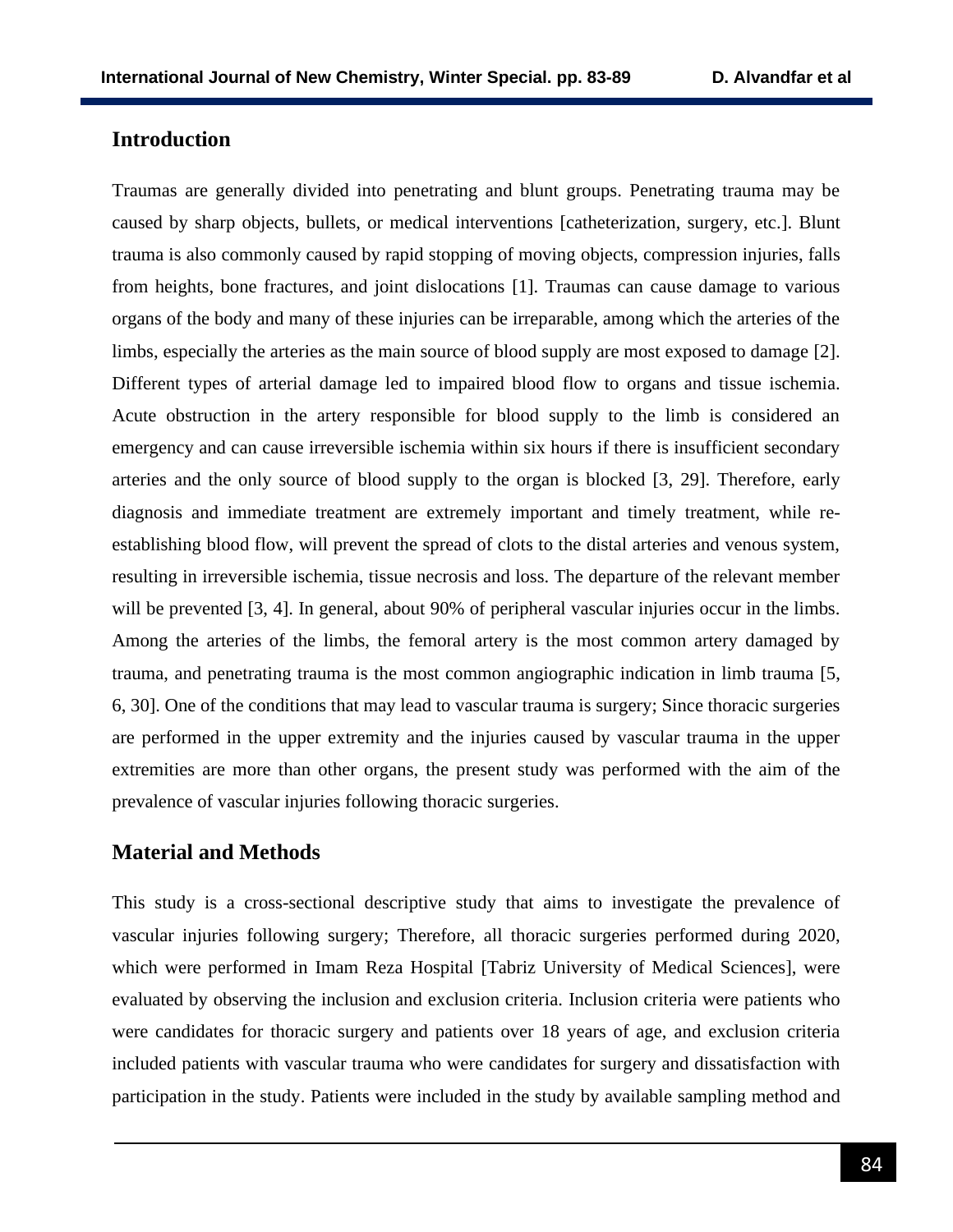evaluated. For this purpose, special forms including parameters of age, sex, type of surgery, place of surgery, time interval from the time of surgery to diagnosis of vascular injury, design and information were taken directly from patients and their files and entered in the forms. Angiography of the affected limb was performed and angiographic findings including damaged arteries, type of arterial injury [including complete arterial occlusion, external compression and spasm, arterial amputation with active bleeding, arteriovenous fistula and pseudoaneurysm] were identified and recorded. The collected data were entered into the SSSS statistical software [version 22]. Quantitative data were analyzed by descriptive statistics and qualitative data were evaluated by non-parametric tests. This study was carried out with the approval of the ethics committee of Tabriz University of Medical Sciences [NO: [IR.TBZMED.REC.1398.009\]](http://ethics.research.ac.ir/IR.TBZMED.REC.1398.009) and obtaining informed consent from all participants.

# **Results**

During the mentioned period, 256 patients were candidates for thoracic surgery and underwent surgery. Of these, 75 patients were candidates for breast surgery [cancerous and non-cancerous], 35 patients were candidates for thoracoscopic surgery, and 146 patients were candidates for thoracotomy. The mean age of study participants was 59.89±2.45 years; The mean age of patients candidates for breast surgery was  $48.11 \pm 5.25$  years, the mean age of patients candidates for thoracoscopic surgery was  $55.29 \pm 4.55$  years and the mean age of patients candidates for thoracotomy surgeries was 62.59±9.52 years; Of all participants in the study, 152 patients were female and the rest were male. Among the total participants in the study, 21 [2%] patients had vascular injuries after surgery; Among the highest rate of vascular injury was in patients who were candidates for thoracotomy  $[n = 14]$ , followed by patients who were candidates for breast surgery [n=7]. No vascular damage was observed in patients' candidates for thoracoscopy. The most common injured artery was the subclavian artery [N=16]; Thoracoacromial artery [N=5] was in the second place.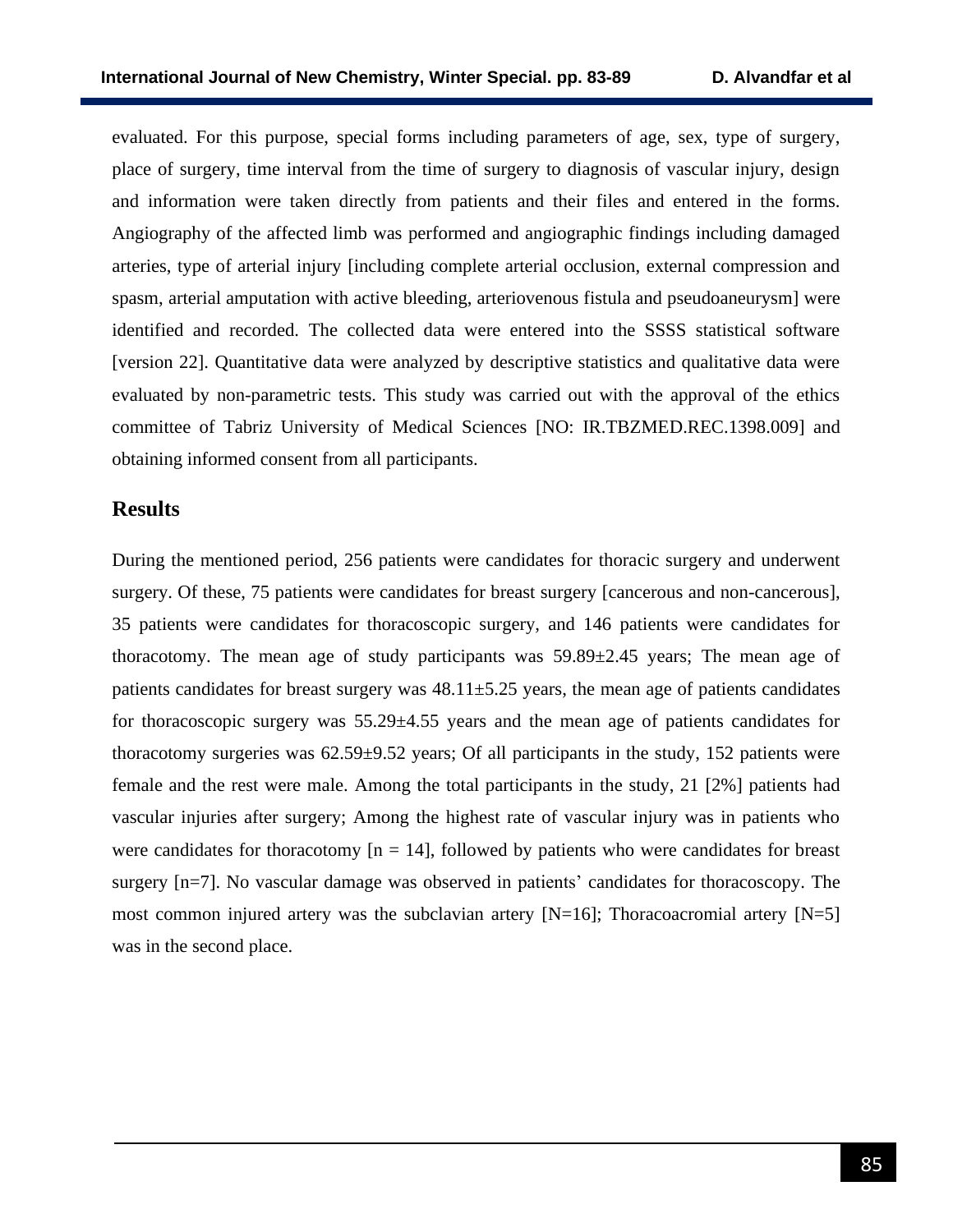| Type of vascular injury                  | $N[\%]$       |
|------------------------------------------|---------------|
| Complete arterial occlusion              | 3 [14.28%]    |
| Effect of external compression and spasm | $10$ [47.61%] |
| Arterial amputation with active bleeding | 6 [28.57%]    |
| Pseudoaneurysm                           | $2$ [9.52%]   |

**Table 1**: Frequency of vascular injury

# **Discussion**

Damage to peripheral arteries can be very life-threatening and can be life-threatening if severe. In terms of prevalence, arterial lesions account for about 75% of injuries from penetrating wounds. Peripheral arteries have almost the same prevalence of penetrating and non-penetrating injuries. The main criteria for arterial injury of the limb are: pulsed bleeding, decreased peripheral pulses, hearing of a bruise or trail when an arteriovenous fistula has formed, and a pulsating hematoma [7, 13-15]. Paleness or cyanosis and a decrease in the temperature of the perfused organ, as well as severe dilation of the distal superficial veins, may indicate a venous arterial fistula. The incidence of arterial damage in patients with the main symptoms is more than 90% [4, 8]. Anatomically, the radial artery starts from the depth of the cubital cavity and becomes superficial at the end of the radius bone, and finally joins the deep branch of the ulnar artery and forms the deep palm arch [9, 16-18]. The ulnar artery also starts from the cubital cavity and together with the ulnar nerve is located in front of the retinaculum flexor and finally joins the radial artery and forms the superficial palm arch. In cases where there are symptoms of ischemia, hematoma spread due to arterial injury, pseudoaneurysm and concomitant damage to the radial and ulnar arteries, if the damaged artery is not repaired, there is a risk of intermittent cloding or cold intolerance in patients with arterial ligation placed exponentially leads to an increase [10, 19-21]. Managing patients in a hospital emergency room has always been one of the concerns of emergency medicine specialists. Prioritization of clients according to the severity of injuries in trauma centers is very important and can have a direct impact on the treatment outcome of patients [22-24]. In patients with acute damage to radial and ulnar arteries referred to the emergency department, it is very important to take measures and medical care to the extent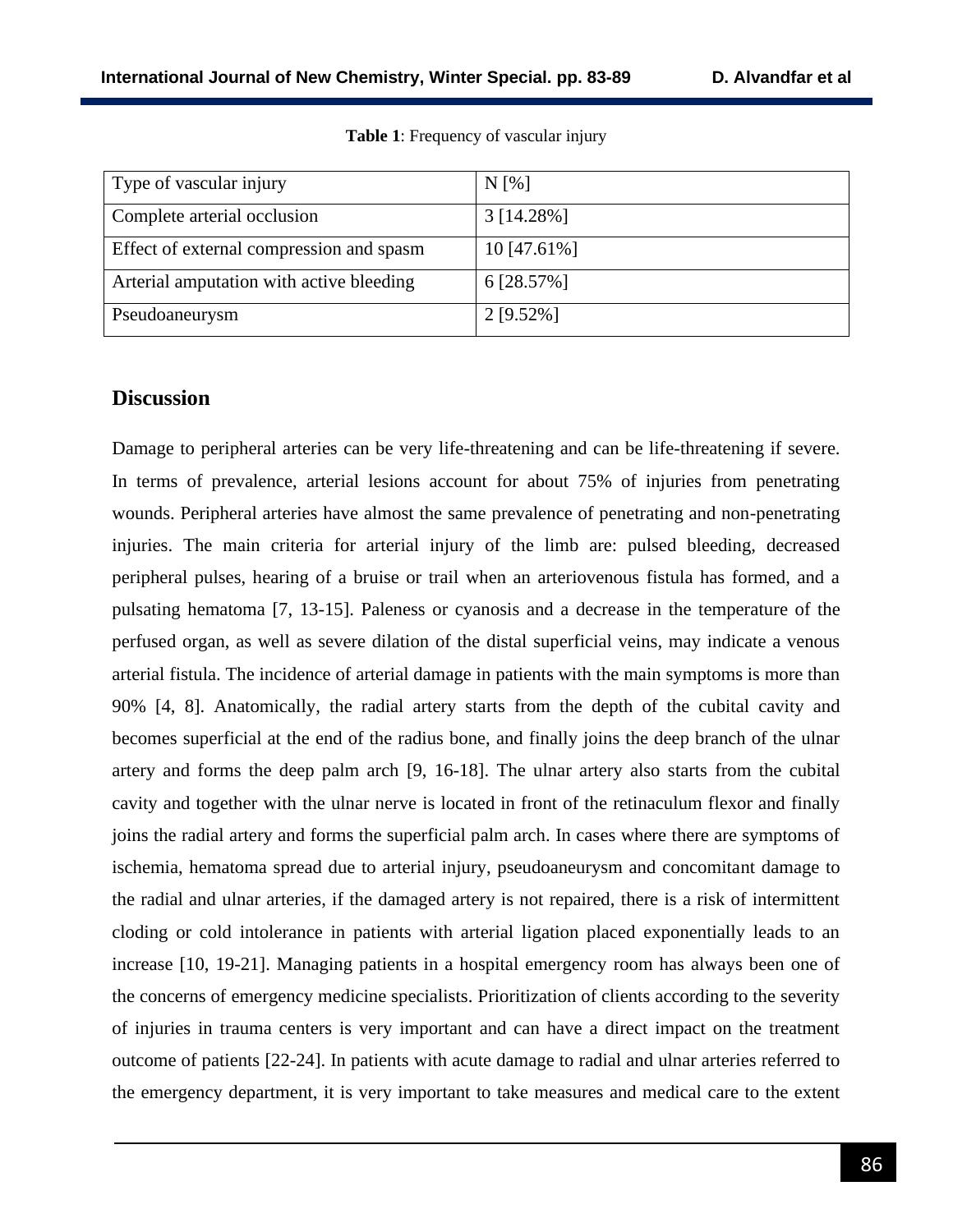that failure to take the necessary measures in time for severe arterial injuries may lead to irreparable damage to the patient [11, 25]. Based on the results of the present study, if arterial ligation is performed in the emergency room, on the one hand, a faster homeostasis is established for the patient and his condition reaches a stable state sooner, and on the other hand, other medical measures will be accelerated. In a patient who has a single arterial injury, it is possible that after repairing the damaged artery and considering the general condition of the patient, he will be discharged from the hospital at the same time and the patient's next visits will be performed on an outpatient basis [12, 26-28].

# **Conclusion**

The prevalence of vascular injuries following thoracic surgery in the present study was about 8%; Thoracotomy and breast surgery were the most common surgeries in which vascular damage was seen. However, in patients under the supervision of the vascular surgery group, in cases where arterial ligation is performed, all medical procedures will be performed in the operating room and on an inpatient basis, which will increase the length of stay and treatment costs for patients. Based on the results of the study, it can be concluded that arterial ligation in the emergency department will play an important role in foster care of the patient and reduce his stay and thus reduce the emergency load

# **References**

- 1. K. Solo, S. Lavi, C. Kabali, G. N. Levine, A. Kulik, A. A. John-Baptiste, S. E. Fremes, J. Martin, J. W. Eikelboom, M. Ruel, bmj., 367 (2019)
- 2. K. Hashemzadeh, M. Dehdilani, M. K. Gol, Int J Womens Health Reprod Sci., 9:69 (2021)
- 3. W.-Q. Ma, Y. Wang, X.-J. Sun, X.-Q. Han, Y. Zhu, R. Yang, N.-F. Liu, Coronary artery disease., 30:367 (2019)
- 4. M. Dehdilani, M. K. Gol, K. Hashemzadeh, Crescent Journal of Medical and Biological Sciences., 6:350 (2019)
- 5. M. Jannati, M. R. Navaei, L. G. Ronizi, Journal of Family Medicine and Primary Care., 8:2768 (2019)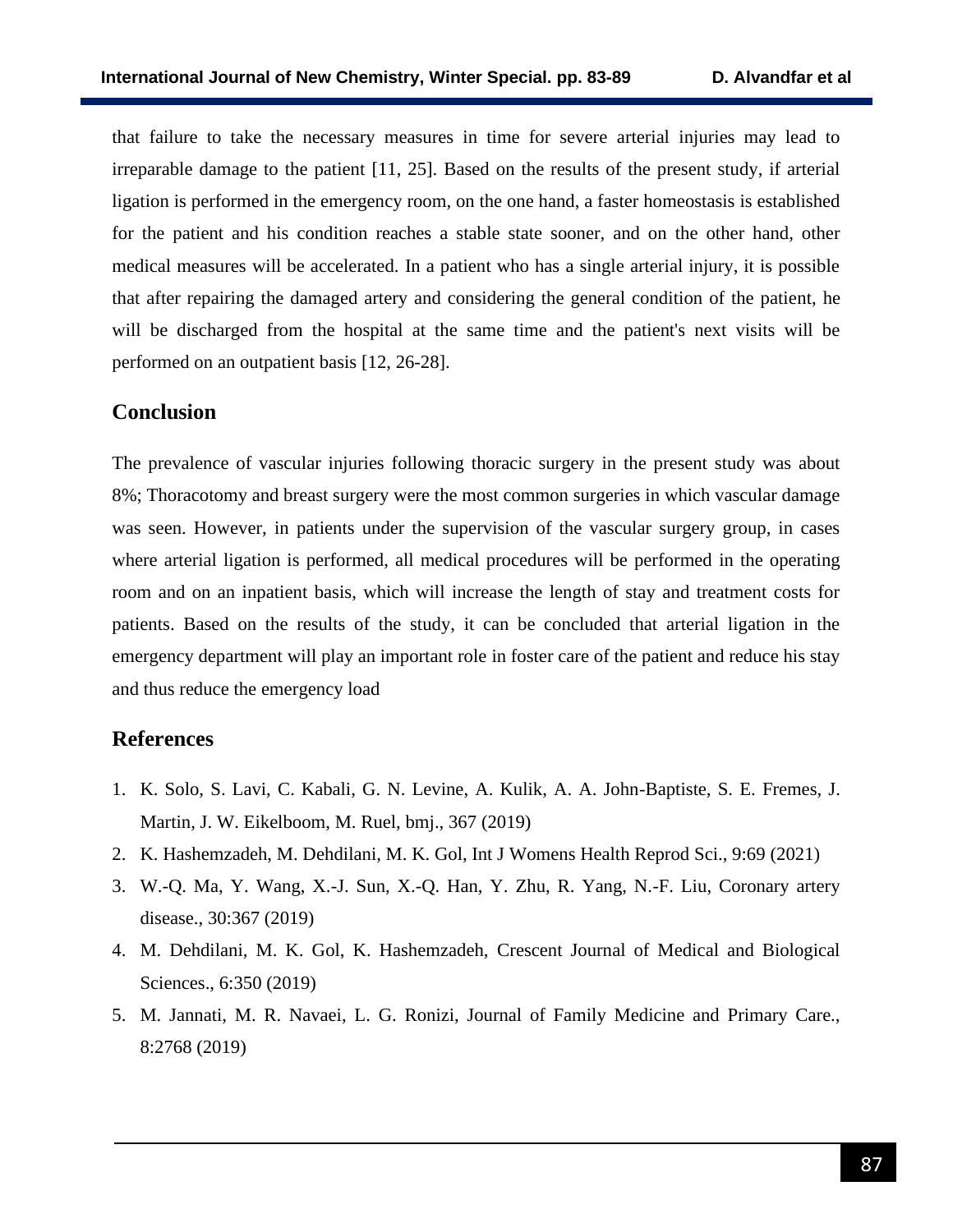- 6. J. A. Mawhinney, C. A. Mounsey, D. P. Taggart, European Journal of Cardio-Thoracic Surgery., 53:1127 (2018)
- 7. K. Hashemzadeh, M. Dehdilani, M. K. Gol, International Journal of Women's Health and Reproduction Sciences., 8:406 (2020)
- 8. M. Correa-Rodríguez, M. Abu Ejheisheh, N. Suleiman-Martos, M. J. Membrive-Jiménez, A. Velando-Soriano, J. Schmidt-RioValle, J. L. Gómez-Urquiza, Journal of clinical medicine., 9: 909 (2020)
- 9. N. A. Smart, G. Dieberg, N. King, Journal of the American College of Cardiology., 71: 983 (2018)
- 10. C. Spadaccio, U. Benedetto, Annals of cardiothoracic surgery., 7:506 (2018)
- 11. T. M. Kieser, D. P. Taggart, Journal of Cardiac Surgery., 33: 219 (2018)
- 12. K. Hashemzadeh, M. Dehdilani, M. K. Gol, Crescent Journal of Medical and Biological Sciences., 5: 517 (2019)
- 13. K. Mirzaei, A. Fathi, SM. Asadinejad, NCZ. Moghadam, Academic Journal of Health Sciencies: Medicina balear., 37(3):58 (2022)
- 14. A. Samimi, M. Samimi, Journal of Engineering in Industrial Research., 2 (1): 1 (2021)
- 15. M. Abolhasani, E. Ghasemi, AH. Fathi, MJ. Hayatizadeh, Journal of Iranian Dental Association., 33(3):51 (2021)
- 16. M. Momeni-Moghaddam, C. Hashemi, A. Fathi, F. Khamesipour, Beni-Suef University Journal of Basic and Applied Sciences., 11(1):1 (2022)
- 17. M. Abolhasani, P. Givehchian, A. Fathi, S. Goudarzi, Journal of Iranian Dental Association., 33(1):17 (2021)
- 18. A. Samimi, M. Samimi, International Journal of Advanced Studies in Humanities and Social Science., 9:195 (2020)
- 19. A. Fathi, B. Ebadian, SN. Dezaki, N. Mardasi, R. Mosharraf, et al.,International Journal of Dentistry., 1:1 (2022)
- 20. R. Mosharraf, A. Fathi, SS. Botshekan, International Journal of Dentistry., 2:1 (2022)
- 21. M. Jafari, A. Samimi, O. Mayeli, Journal of Applied Researches in Technical and Engineering., 2 (7):247 (2018)
- 22. R. Mosharraf, P. Molaei, A. Fathi, S. Isler, International Journal of Dentistry., 12:5977994 (2021)